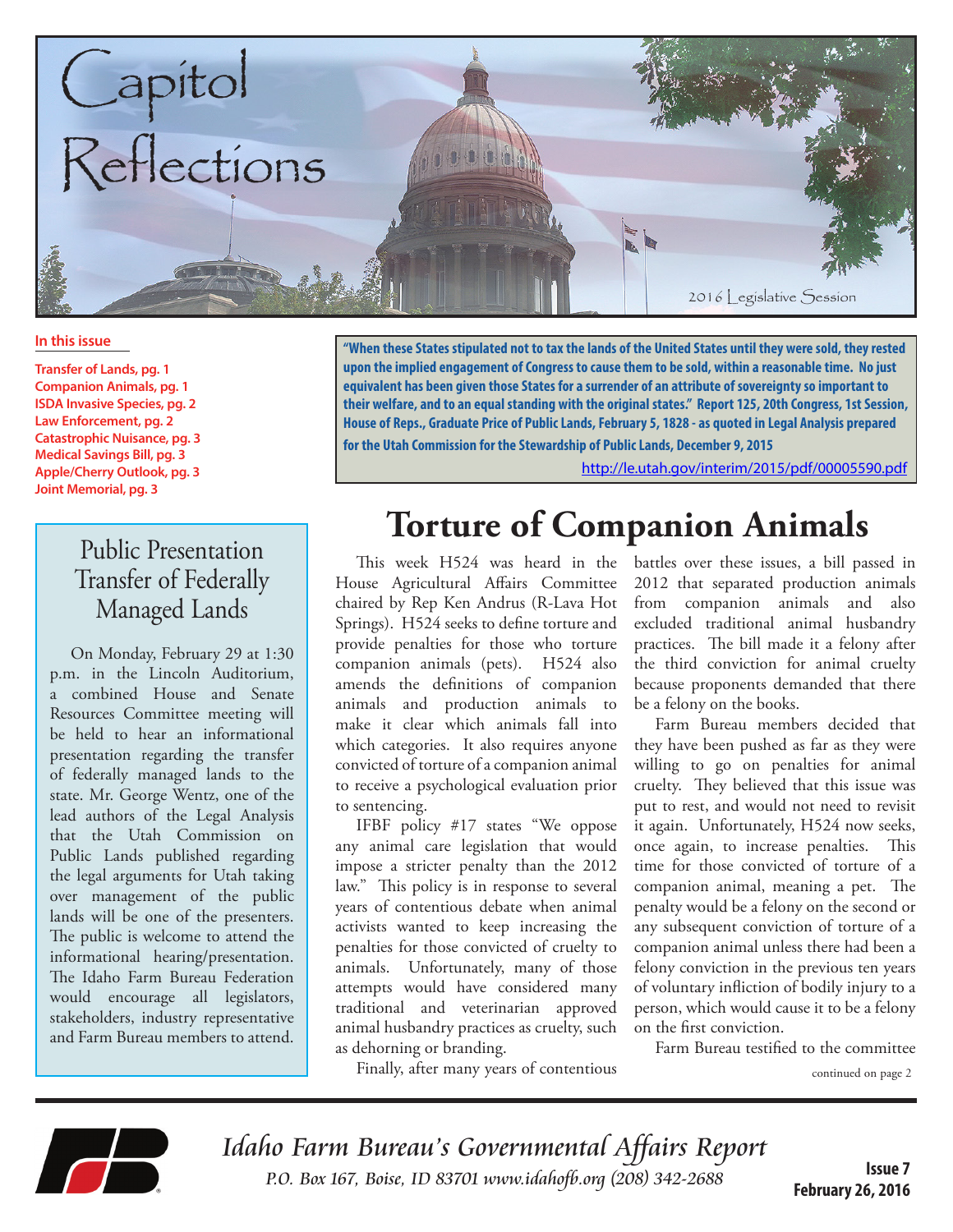# **Animal Torture**

continued from page 1

that the current penalties in the statute are adequate to deter any rational person while no penalty would be harsh enough to prevent mentally imbalanced people from committing some of these abhorrent acts. We support the psychological evaluation but oppose the increased penalties.

Farm Bureau was the only opposition to the bill. Others who testified in support of the bill were the Idaho Cattlemen's Association, Idaho Dairymen's Association, Milk Producers of Idaho, a veterinarian, and a representative of the Humane Society of Idaho. The committee approved the bill on a voice vote with one no vote cast by Rep. Gayle Batt (R-Wilder). H524 will now go to the floor for consideration by the entire House. **IFBF opposes H524.**

#### **Law Enforcement/ Invasive Species**

A bill regarding law enforcement's ability to issue citations concerning invasive species was introduced in the Senate State Affairs Committee on Wednesday. There was little discussion about the bill before Senator Bart Davis (R – Idaho Falls) made a motion to print the bill for hearing. Senator Mark Harris (R – Soda Springs) and Representative Marc Gibbs (R – Grace) are sponsoring the bill that will most likely be assigned to another committee for hearing and consideration. The bill proposes to change the penalty for not stopping at an inspection station from a misdemeanor to an infraction. Apparently some jurisdictions are hesitant to issue citations for a misdemeanor, and the sponsors believe this change will encourage greater law enforcement engagement.

# **ISDA Invasive Species Presentation**

Lloyd Knight, Administrator of Plant Industries Division at ISDA, gave a presentation regarding invasive species and weed awareness to the Senate Agriculture Affairs Committee on Tuesday. The majority of Mr. Knight's presentation focused on the issue of quagga and zebra mussels and the watercraft inspection program. Since 2009, efforts have been made to prevent the introduction and infestation of quagga and zebra mussels in Idaho waterbodies. Idaho was the first state in the nation to carry out watercraft inspection with the purpose of complete prevention rather than mere containment. Mr. Knight explained that data collection has been a top priority of the program from the beginning to understand better movement of watercraft in and around the state. Prior to 2009, there was no clear knowledge of where boats were coming from and where they intended to go.

As part of Idaho's efforts to prevent invasive species infestation, waterbodies throughout the state are tested each year. Throughout the year, approximately 700 samples are taken from waterbodies in every part of the state with collaborated efforts by many other agencies and organizations. A variety of methods is used to identify the presence of quagga/zebra mussels in differing waterbodies. Mr. Knight happily reported that there have been no mussels found in the state with any of the sampling methods since 2009.

Idaho has 20 inspection stations set up throughout the state in strategic

locations to target watercraft coming from infested waterbodies. In 2015 alone, there were 64,150 inspections carried out. The data shows the destination of the large majority of boats traveling into the state for waterbodies is the southeast corner of the state (Franklin and Bear Lake Counties) and the Treasure Valley. Many boats also travel through Idaho on their way to areas like the Puget Sound. Since 2009, there have been 145 vessels with mussels on them. Many of these infested vessels come from Lake Mead, Lake Powell, Lake Havasu, and Lake Pleasant.

Mr. Knight explained that roadside inspection may not see everything and that notification from another state and federal agencies is the most effective way to ensure that vessels are not transporting aquatic invasive species. Members of the Senate Agriculture Affairs Committee asked several question regarding extending hours and ensuring that all boats are inspected before their entry in the state and not just those that enter during normal operation hours. Mr. Knight explained the difficulty in having watercraft inspection stations that operate around the clock. Personal safety is a priority of the program, and limited presence of law enforcement can create a challenge for those inspection stations located in remote areas. Mr. Knight did say that additional locations for watercraft inspection stations are also being considered for the upcoming years to expand the programs efforts.

#### **How to Contact Legislators**